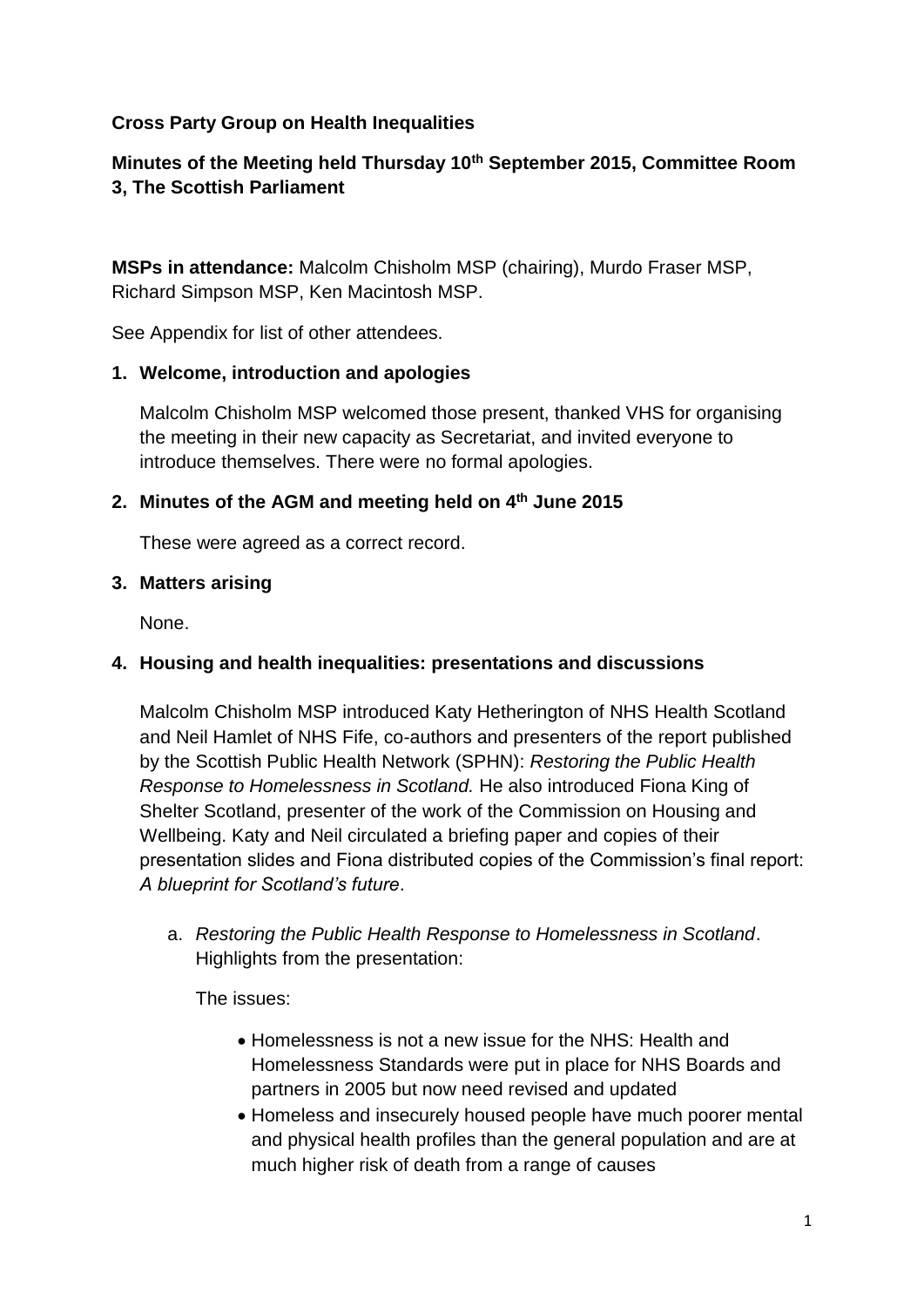- Poor health is both an effect and cause of homelessness
- Homeless and insecurely housed people have dramatically higher rates of attendance at Accident and Emergency ('frequent fliers') compared to the general population
- They have higher rates of non-attendance (DNA) at new outpatient appointments (changed address, fearful to open mail, no money for bus, no confidence the appointment will do any good etc)

Early wins and developments:

- Katy and Neil's research included speaking to many non-NHS staff about what they think can and must be done to address these poor health outcomes
- The Health Promoting Health Service Chief Executive's letter (CEL 01 2012) is a mechanism for bringing homelessness into action reporting by health boards.
- Useful developments include: Housing Hubs Training Toolkit health module; the Commission on Housing and Wellbeing; the new Homelessness Prevention and Strategy Group; awareness raising on back of NHS Fife's data linkage work

Key learning:

- Multiple exclusion homelessness: overlapping of mental ill-health, substance misuse, offending and prison
	- Early childhood trauma
	- Visible homelessness happens late people present as last resort
- High cost of this 'churn' to society estimated at £250k to £1 million over an individual's lifetime
- Home as either the springboard to nurture, education, life chances – or the place where opportunity is crushed out of you
- Housing's contribution to good health and social care (housing and social care partnerships need to support housing and homelessness within remits; role of the partnerships' strategic commissioning process)

What next?

- Create a Scottish faculty of homelessness and inclusion health
- Get the new National Health and Homelessness Group up and running
- Event planned on remote and rural issues (December tbc)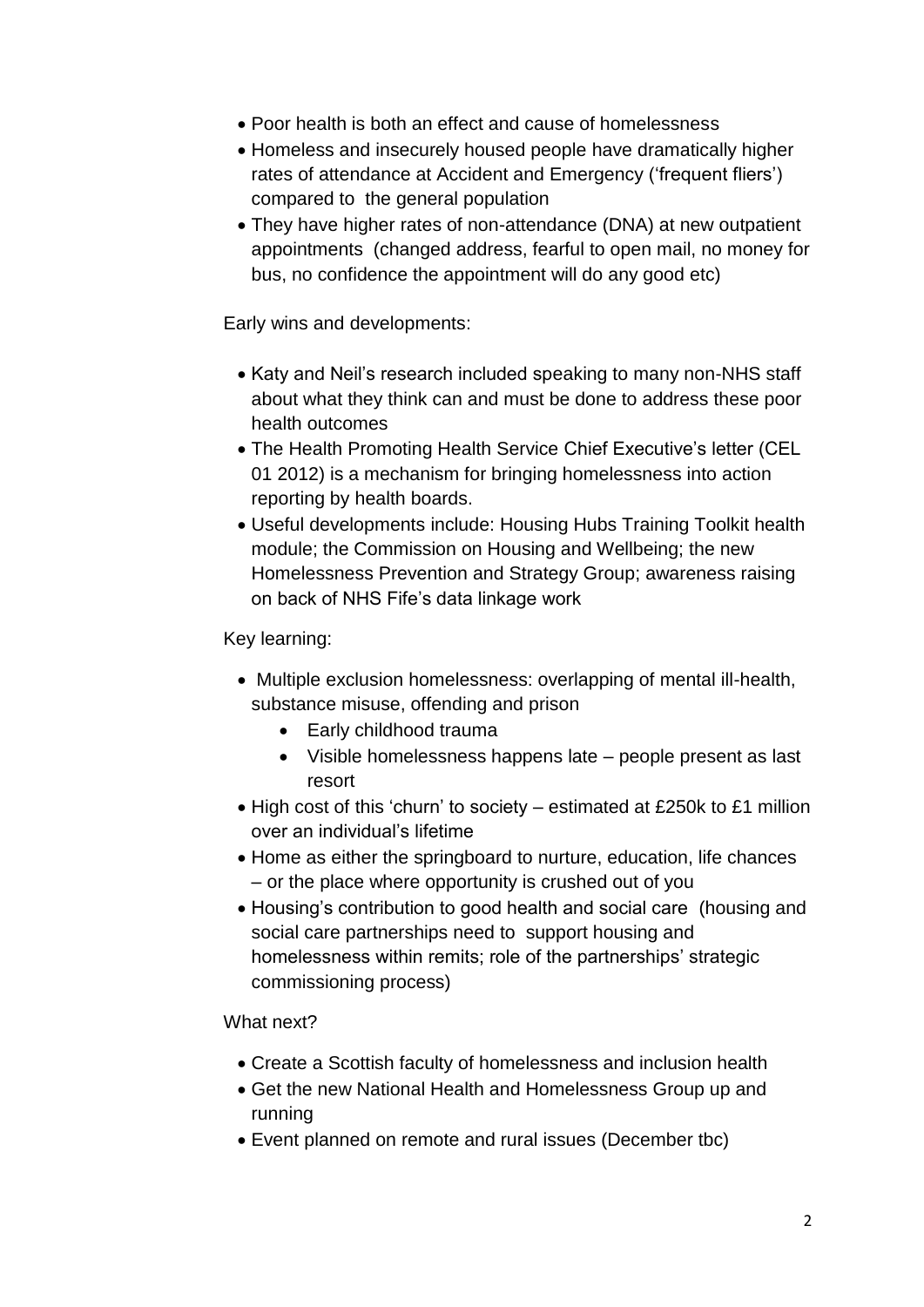- Exploring opportunities with Scottish Prison Service (SPS), Joint Improvement Team (JIT), The Institute for Research and Innovation in Social Services (IRISS)
- *b. The Commission on Housing and Wellbeing*. Key points from the presentation:
	- Established by national charity Shelter Scotland, the purpose of the independent Commission was to examine the relationship between housing and wellbeing, to test the established views of the housing sector against other perspectives, and to build understanding and links across from housing into other sectors. All but one of the Commissioners were non-housing people.
	- The Commission selected eight types of wellbeing relevant to assessing the benefits of good housing. One of these was health.
	- Its final report was published on 10<sup>th</sup> June. A blueprint for Scotland contains 47 recommendations for action. Shelter Scotland is focused on raising awareness of the report, stimulating discussion and getting the recommendations onto the public agenda.
	- Scale and cost of some key issues:
		- $\circ$  30% of prisoners leave prison with no address to go;
		- o re-offending increases dramatically where people have nowhere to stay;
		- o it costs £26k to see a homeless person through the homelessness process;
		- o 39% of Scottish households experience fuel poverty;
		- o homeless children miss 55 days of school pa on average
	- Housing which is secure, adequately heated and free of serious condensation and dampness and which provides adequate space and supports independent living is important for good physical and psychological health and positive educational outcomes.
	- Housing should be a full and equal partner in health and social care partnerships.

There followed questions and discussion. Areas explored included:

- What scope there was for those present to get involved with the National Health and Homelessness Group
- The importance of involving 'experts by experience' when looking for solutions, including people with experience of prison. The valuable role of the organisations Positive Prisons and VOX. SPS has now employed a policy specialist on housing, with whom the Scottish Public Health Network plan to engage.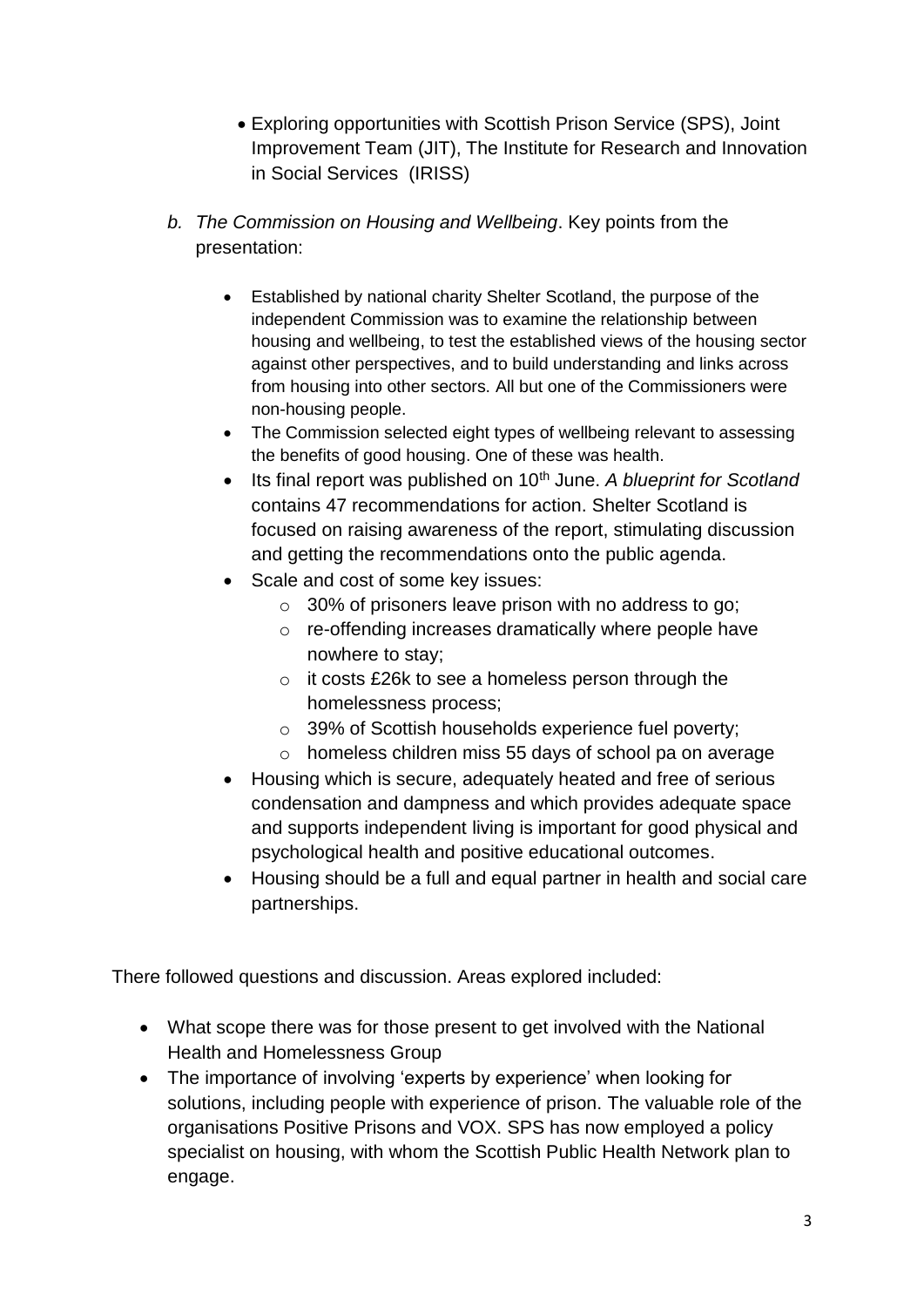- Whether NHS Fife's experience of 'A&E frequent fliers' was likely to be replicated elsewhere. Also, the extent to which integrated teams designed to support people with multiple problems, such as the long-established Edinburgh Access Practice (NHS Lothian/Keep Well) had been replicated elsewhere in Scotland (Richard Simpson MSP)
- Edinburgh Access Practice means that some homeless people are supported into more sustainable solutions eventually, but some are so damaged and/or fearful of mainstream services (e.g. can't cope with tenancy rules) that this is not realistic. Edinburgh's experience is that austerity measures/ benefit sanctions are driving up homelessness and insecure housing. Edinburgh has created a network of advocates who can talk to DWP officials when necessary (Alison McCollam)
- The abolition of the need for homeless people to demonstrate they are in 'priority need' has had a very positive impact but has had little impact on those groups who have been disproportionately represented in the homelessness statistics for 20 years or more (Fanchea Kelly).
- There are well established specialist health services for homeless people but the real challenge is addressing the inadequate response of mainstream health services (including some GPs) to homeless and insecurely housed people. Rural areas are of concern (Sue Irving)
- Various views expressed on the Health and Housing Standards. They have been useful in those areas of Scotland where agencies have been keen to do the work, but not in areas where there has been little enthusiasm. The standards do not reflect the current environment or Government agenda and are not to the front and centre of people's thinking.
- Health and social care integration must be seized as an opportunity to build engagement and embed housing into the partnerships (Neil Hamlet). Integration partnership strategic plans are the place to push for the wider preventative agenda of helping people to live in a healthy environment (Fanchea Kelly).
- Giving children the best start in life and following a GIRFEC approach is challenging for midwives when homeless/insecurely housed families forced to move from place to place, an issue compounded by silo thinking/structures (Gillian Smith)
- What other ways forward are there? (Ken Mackintosh MSP). Investment in socially and private rented housing and in supporting owner occupation requires a 20 and 30 year investment programme to be effective; make a better case for 'spend to save' and get criminal justice and health sectors (etc) to champion the importance of housing (Fanchea Kelly).
- Does the NHS Fife data support the case for more targeted universal services rather than a whole population approach? (Peter Craig). More analysis to be done to see whether the onset of Housing Options did influence the trends/patterns (Neil Hamlet).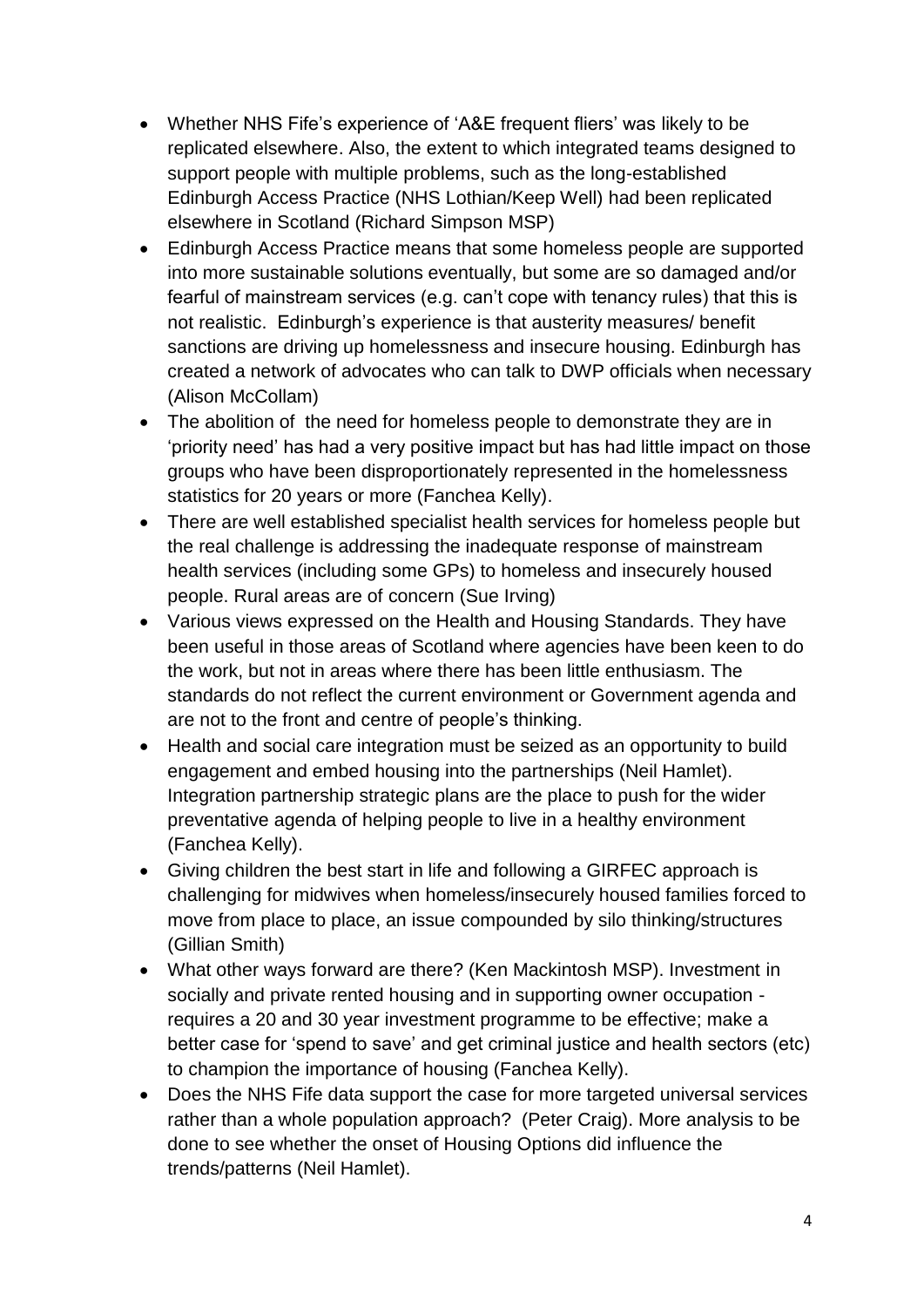Discussion on the opportunities and challenges for NHS front line staff (GPs, health visitors, midwives etc) when they become aware a patient lives in a cold/damp/badly maintained house. The case for greater NHS staff awareness of and confidence to raise these issues was made, but also the value of multi-agency, cross-sectoral partnerships designed to draw in expertise and resources from the most appropriate source. The MARCH initiative in Midlothian is a formal partnership that is addressing fuel and other poverty factors that affect people's health outcomes (Claire Stevens). Care and Repair services and housing associations are well placed to intervene effectively and support anticipatory planning – e.g. interventions in relation to fuel/cold, falls, minor repairs etc. (Julia Fitzpatrick).

Malcolm Chisholm MSP concluded by thanking the three speakers and asking them what their top priority would be for the Scottish Parliament regarding the issues discussed. Responses were:

- Tackle poverty and get more upstream to prevent problems arising in the first place
- Use the opportunities provided by the Fairer Scotland and Healthier Scotland conversations to take the debate forward
- Focus on the 32 health and social care partnerships put them under pressure to ensure housing is fully and effectively involved
- Stop expecting damaged people to be able to slot into public service models
- Support middle managers in the public sector to have the courage to do the right thing
- Ask health and social care partnerships to consider setting up localities of interest (not just geographic localities): 'the most excluded' are not easily identified by geography
- Build 10,000 new socially rented houses a year over the next 5+ years
- Revisit Housing Options: works well for those who simply don't know their options, but doesn't work at all for those people who are not even engaged

# **5. Any other business**

Claire Stevens advised that the Cabinet Secretary for Health, Wellbeing and Sport, Shona Robison MSP, will address the Cross Party Group on the Voluntary Sector and Volunteering on the subject of health and social care integration and the voluntary sector, at their meeting on Tuesday 24<sup>th</sup> November, 13.00, at the Scottish Parliament. Members of the Cross Party Group on Health Inequalities are welcome to attend.

# **6. Future meetings**

**Thursday 26th November 2015**, 12.30 – 14.00, Committee Room 6, The Scottish Parliament. Theme: the contribution of health and social care integration to reducing